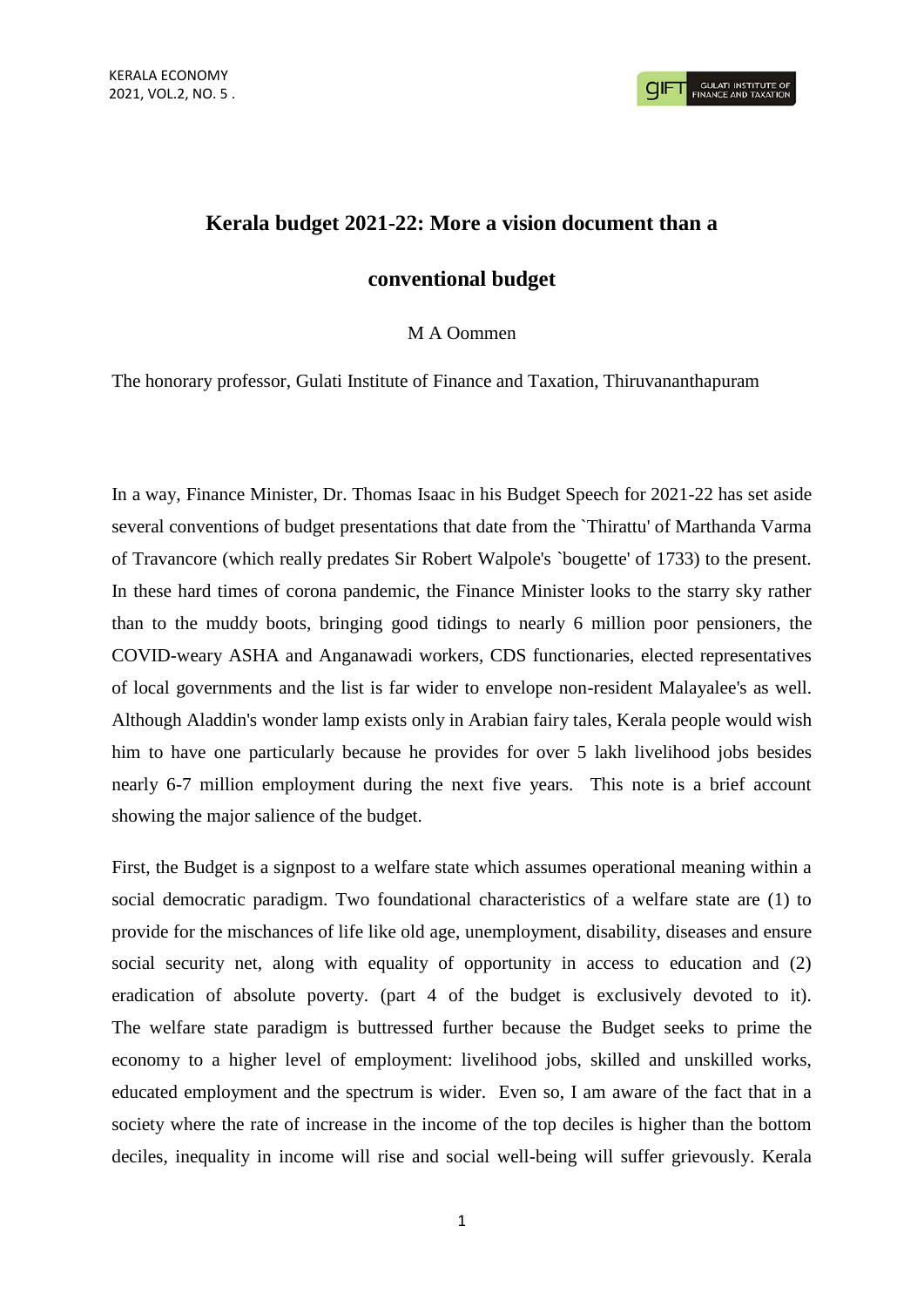KERALA ECONOMY

admittedly is a growing unequal society (see Oommen 2014). While increasing the pensions of the poor by Rs.100 is a great gesture, but when the public resources that flow into the bureaucracy, technocracy and the upper echelons of society far exceed relatively poor strata welfare state can lose its sheen and significance.

Second, to be sure, the most outstanding salience of the Budget is the concerted programme to build a knowledge-based economy and innovative society and the generous allocations provided for universities and centres of research and excellence. K-FON and K-DISC are bold initiatives; the proof of the pudding of course is in its eating. Indeed, there is a great challenge in a society that fosters mediocrity and decries merit and where a higher education happily welcomes a linear expansion of the existing rot system. Do we have the ambience and nursing ground for the knowledge economy to take firm root? Five hundred Nava Kerala post-doctoral fellowship (appealing name cannot turn sand into gold) or 30 or more centres of excellence cannot change a decadent system. I was a teacher who had the feel of the wellentrenched vested interests. You cannot create a plant ecosystem by manuring the green shoots as a Malayalam proverb aptly puts it.

Third, the Budget is avowedly women-friendly, although the road to gender justice is rough and long. Even so the allocation of Rs.5 crore for transgender is a significant step towards gender equity.

Fourth, in the present time of expanding needs and heavy debt-financing, prudence is the keyword. When corruption, consultancy and commission are said to maraud the public finance system, some accountability mechanism or leakage prevention antidotes would have added greater credibility and acceptance.

## **Annual financial statement: Some caveats**

The annual financial statement statutorily mandated by the Indian constitution (see Articles 112 and 202) to be laid before the legislature (the term budget is not recognised by the Indian constitution) is the real kernel of the public finance system. The Budget speech quite often marginalises this core, the details of which one will have to look for in the Budget-in-Brief document and several others that make the fiscal domain.

The total revenue receipts for 2021-22 is estimated to be around Rs.1,28,375.88 crore and including borrowings and other capital receipts, total receipts will add up to Rs. 1,59,427.24

2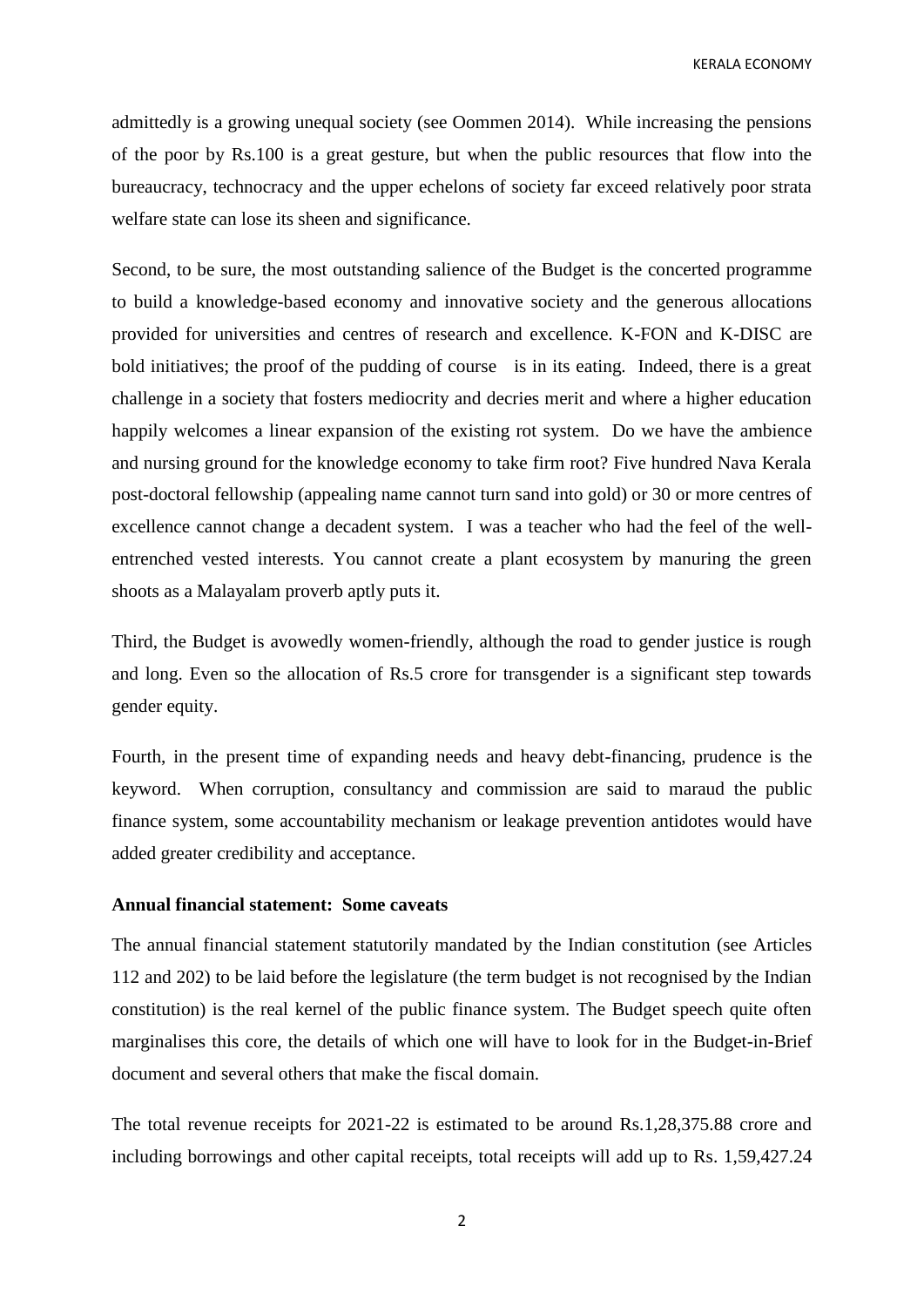M.A.OOMEN

crore. As the revenue expenditure far exceeds the revenue receipts, there is an estimated revenue deficit of Rs. 16,910.12 crore which is way below the revised estimate of Rs.24206.44 crore for the current year. These numbers are not realistic. The budget for 2021- 22 expects a lower Union tax share of Rs. 16,760.30 crore as against the actual of Rs. 19,038.17 crore in 2018-19 obviously because of the lower buoyancy of 0.82 in the current year. The budget hopes to compensate the shortfall by a generous grant in the COVID -19 context. Even so the capital expenditure is sought to be maintained at Rs. 14,141.21 crore which in fact is lower than the budgeted amount for 2020-21 but 28% higher than the revised estimate.

With the state's own tax revenue nose-diving to Rs.45,272.15 crore in the revised estimate of current year a quantum jump to Rs. 73,120.63 crore in 2021-22 which is nearly 62% higher is not easily attainable. The additional resource mobilisation is only a paltry sum of Rs. 200 crore. The revenue deficit of Rs. 16,910.12 crore for the budget year is subdued also because several contingent liabilities remain to be fully provided for. The revenue deficit target of 1.93% of GSDP cannot be easily accepted. The slippage in fiscal target does not speak highly of the fiscal management, because the budgeted target for 2020-21 was 1.55% while the revised estimate shot up to 2.94% of the GSDP. A quantum jump off the fiscal marksmanship by a high margin of 90% is also undoubtedly unrealisable. The numbers relating to fiscal deficit are also equally unconvincing.

The derailment in fiscal marksmanship in revenue and fiscal deficits will have a snowball impact on the public debt. Public debt management is a highly subtle and responsible act, because this involves inter-generational equity. Obviously if the borrowed money is spent to finance revenue expenditure, you are accumulating unsustainable debt. This has happened for several years now. The media and the Kerala public are apprehensive of the mounting debt although the per capita burden is sometimes blown out of proportion. For all practical purpose growth rate interest rate matching is a long run dictum when as Keynes famously said, `In the long run we are all dead'. The repayment burden in the short run cannot be wished away. The total outstanding debt as a percentage of GSDP for 2021-22 works out to 37.39% as against 29.82% in 2018-19 just three years back. The debt and fiscal framework recommended by the FRBM Review committee (2017) which is pending as a Bill before parliament may come up with ceilings (for states it is 20% of GDP) and may pose a threat sooner than later. The Damocles sword of central intervention is a possible threat.